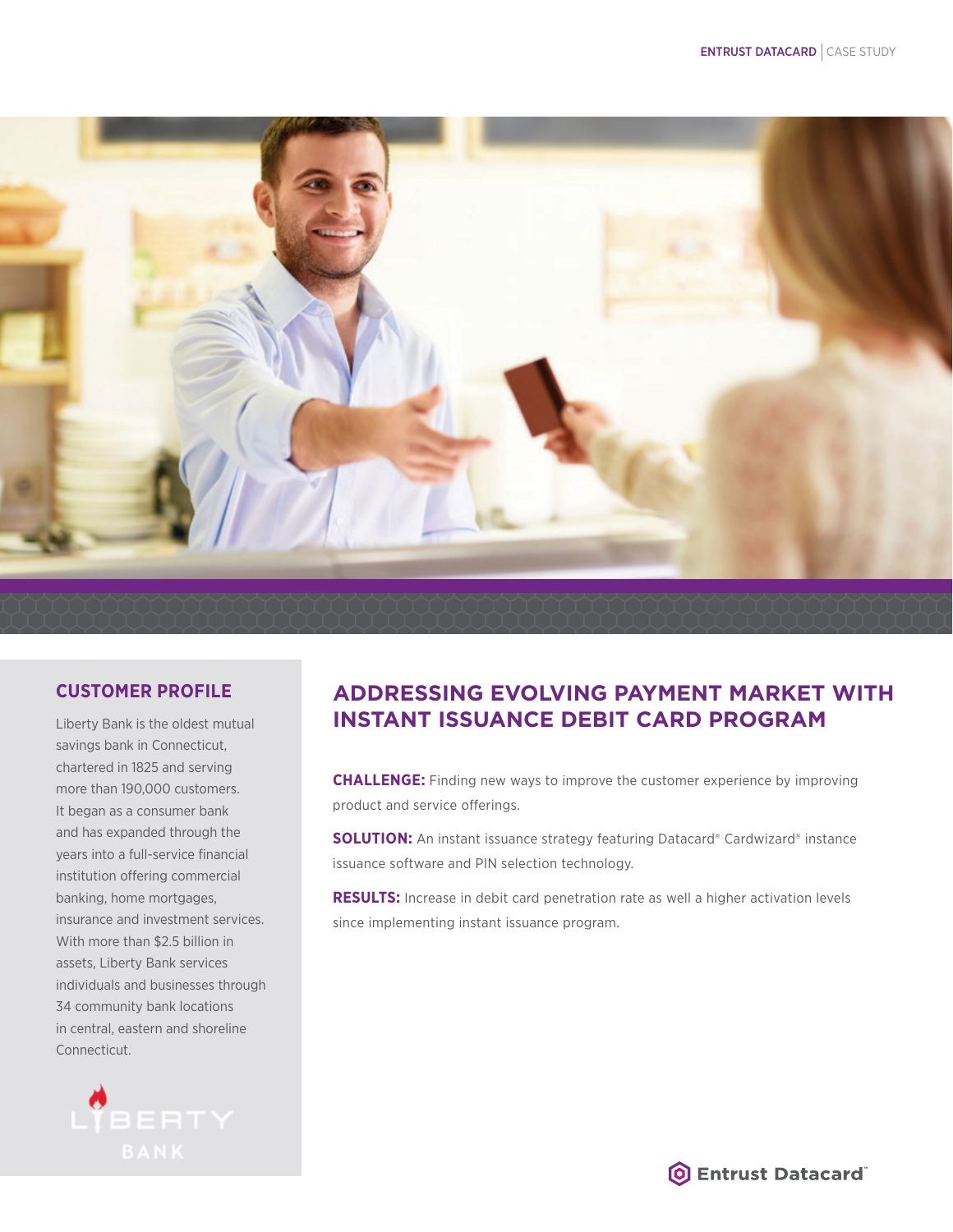*"The instant issuance program is defined in our overall business strategy as a tremendous added value. Our goal is to continue to improve our customers' expectations and make us the most admirable bank in our market. Instant issuance provides "instant" gratification for our cardholders and gives us that edge over our competition."* 

*– Robin Fujio, Vice President and Manager of Deposit Operations, Liberty Bank*



#### **INCREASING CUSTOMER SERVICE LEVELS**

In recent years, there has been a surge in consumers using debit cards as their preferred form of payment. With this increase, it has become increasingly important for financial institutions to implement a business model that recognizes this phenomenon and differentiates them from the competition. Customer retention and satisfaction are top priorities driving all financial institutions to stay cutting edge and continue to advance their portfolio of products and services.

Connecticut's Liberty Bank was no exception. It needed a way to provide superior customer satisfaction and increase customer loyalty, activation rates and interchange revenue.

#### **CAPITALIZING ON DEBIT CARD PENETRATION**

Liberty Bank has long been committed to customer service and continuously looked for ways to advance its offerings. With the significant increase in debit card penetration, the bank wanted to capitalize on this growing trend with a strategy that aligned with its focus on speed, ease of use and customer satisfaction.

The bank began exploring an emerging technology — instant issuance — to put debit card in their customers' hands immediately. It wanted to seize this opportunity be one of the first banks to implement instant issuance technology in the area to create a competitive advantage. They turned to Entrust Datacard, a leader in instant issuance, to show them the way.

As a result of the initial pilot and receiving highly positive feedback from customers, Liberty Bank decided to continue its success by implementing the program in 14 more branches — totaling 18 thus far — with another nine scheduled for 2008/2009 rollout.

Recognizing the benefits of speeding up delivery to the customer and the fact that the card is active and ready for immediate use, Liberty Bank also saw more potential for the program. The newest enhancement they purchased was the CardWizard software PIN transfer component.

With debit card breaches a rising concern, Liberty Bank wanted to provide its customers a fast card replacement and re-PINning process should they need it. With now nine branches offering PIN technology, the bank can transfer the customer's current PIN from their compromised card to their newly created instant issued card in a matter of minutes — expediting the card re-issuing process.

"We wanted to alleviate the stress to our customers and provide a convenient solution for new card creation and most importantly for recreated cards," said Robin Fujio, vice president and manager of deposit operations for Liberty Bank. "Customers are thrilled when they can walk into a branch and get a new card immediately when theirs is lost or inoperable."